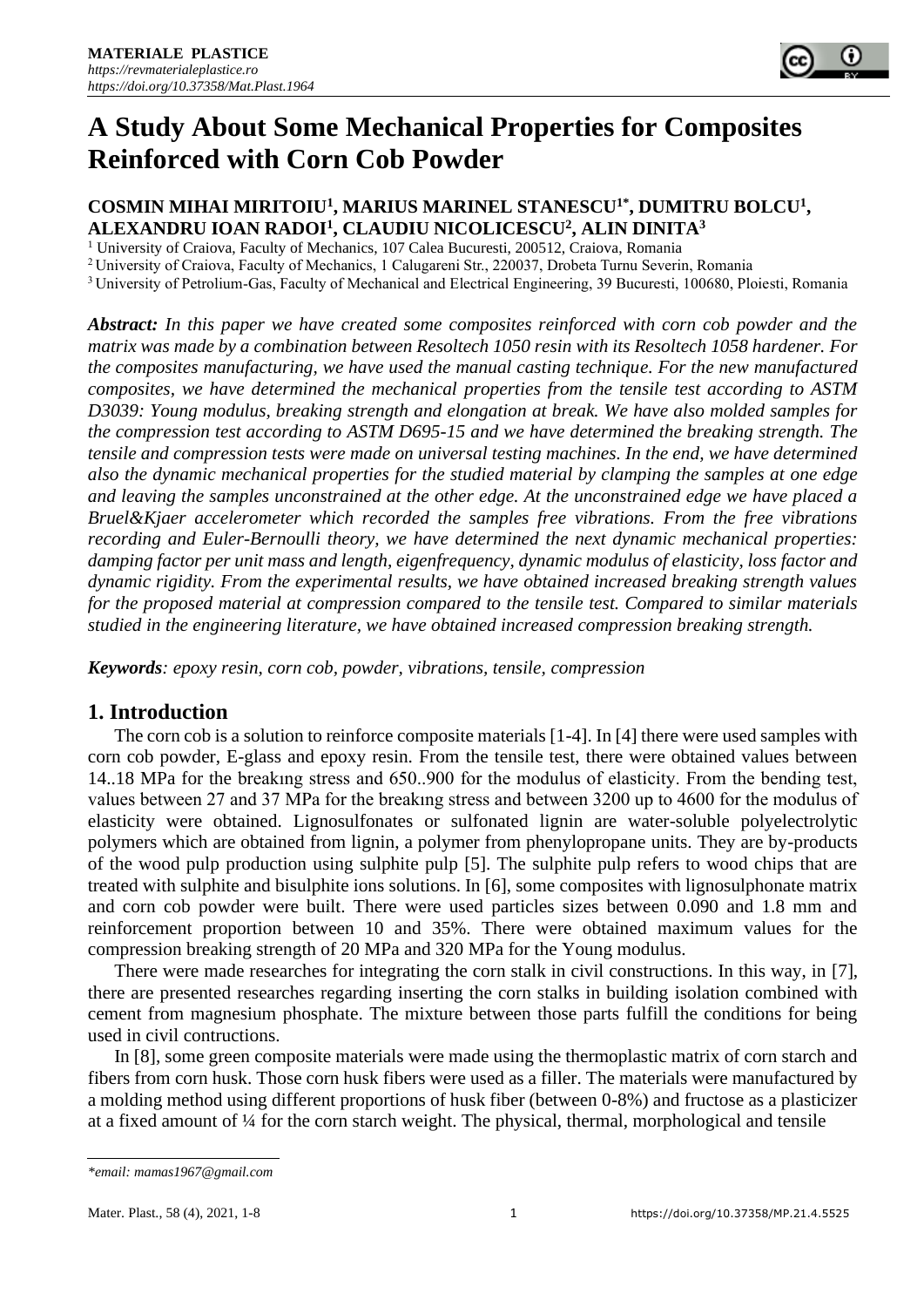

characteristics of composites were investigated. Values between 6 and 13 MPa for the breaking stress, 90 and 650 MPa for the modulus of elasticity and 2.5 and 7% elongation at break values.

The research from [9] deals with the investigation for corn starch by using a X-ray diffraction technique and thermal analysis. There was also investigated the manufacturing and characterization for starch fiber composites - banana and sugar cane. The thermal analysis has shown a good thermal stability for the composites manufacturing. There were also determined some mechanical characteristics from the tensile test: Young modulus between 24.6 and 468.2 MPa, breaking stress between 1.7 and 4MPa, elongation at break between 2.7 and 75.5%.

In this paper we have manufactured some composite materials from corn cob powder as a reinforcement and the epoxy resin as a matrix. The corn was brought in a powder shape by using a classic mill.

## **2. Materials and methods**

In this research we have obtained some composite materials by using the con cob powder as reinforcement and the epoxy resin RESOLTECH 1050 with the hardener RESOLTECH 1058. The resin mechanical properties can be found in [10].

## **2.1. Tensile test**

For the tensile test, we have manufactured, by manual casting, a plate with the dimensions of 420x297 mm. The plate had a thickness of 8 mm. We have used a proportion of 65% corn stalk powder and 35% epoxy resin. From this plate we cut ten samples for the tensile test. Some of the samples used in this test are presented in Figure 2, with the dimensions 200 x 25 x 8 mm. We have used the standard ASTM D3039 for the tensile test [11].



**Figure 1.** The plate obtained from the **Figure 2.** Some samples used manual casting for the tensile test

#### **2.2. Compression test**

We have chosen to test the proposed material to compression because we have assumed that the studied material could have a behaviour similar to the concrete: a low tensile strength compared to the compression one. For this test, we have used the next proportions: 50%, 65% and 75% corn cob powder and 50%, 35% and 25% epoxy resin respectively. We have used the standard ASTM D695-15 for the compression test [12]. The samples dimensions were Φ30x60 mm with cylindrical shape and there were casted ten samples from each proportion reinforcement - matrix cathegory. An example with the samples used for the compression test having 50% epoxy resin and 50% corn cob powder is presented in Figure 3.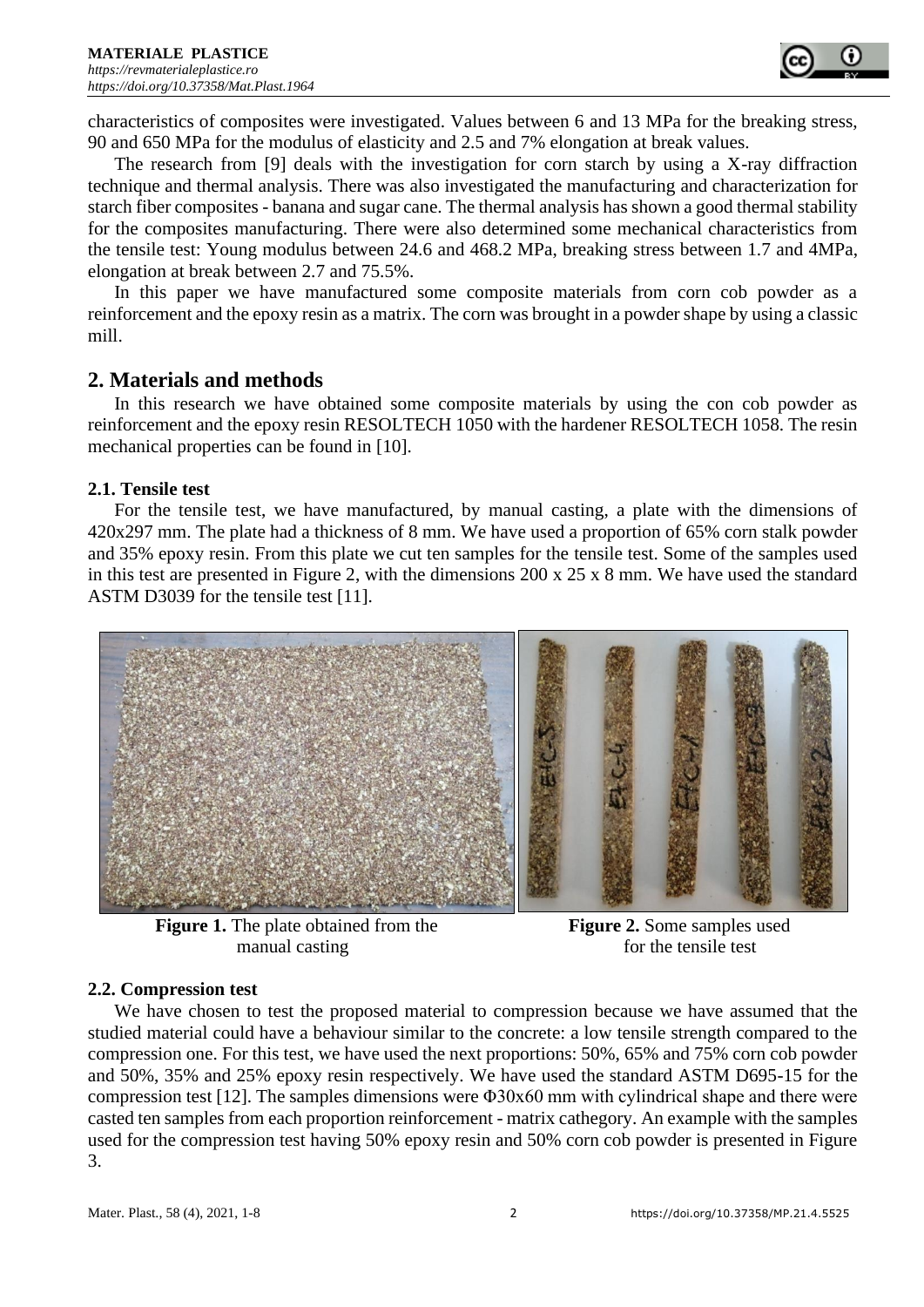



**Figure 3.** Some samples used for the compression test, with 50% corn cob powder

#### **2.3. Vibrations tests**

We have determined some mechanical parameters through the vibrations test, such as: the damping factor reported to the unit mass and length, the eigenfrequency, the dynamic modulus of elasticity, the dynamic rigidity and the loss factor for some with 65-35 reinforcement-matrix ratio. The bars were embedded at one end with a jaw vise on a rigid table, each bars having 100, 120, 140, 160 and 180 mm free lengths. We have tested ten samples for each free length. On the free end, at about 5 mm from the edge, on the longitudinal axis, the Bruel&Kjaer accelerometer was glued by wax on the sample. For each assembly condition of the bars type and free length, an initial displacement was applied to the bar and then, by releasing, the bar performed free damped vibrations. To study the vibrations, the next equipment was used: an accelerometer Bruel&Kjaer that had the sensitivity  $4/1000$  pC/ms<sup>-2</sup> connected to a signal amplifier NEXUS 2692-A-0I4 which was connected with a data acquisition system SPIDER 8. The SPIDER 8 apparatus was connected by USB with a laptop. The link between the two entities is made through CATMAN EASY software.

From the free vibrations experimental recording in a certain point, we can determine the damping factors related to unit mass and length by using the relationships (1) and (2) [13].

$$
\mu = \frac{1}{t_2 - t_1} \ln \frac{v_1}{v_2} \tag{1}
$$

$$
C = \frac{2}{t_2 - t_1} \ln \frac{v_1}{v_2} \langle \rho A \rangle
$$
 (2)

In (1) and (2) we have marked with  $t_1$  and  $t_2$  the time values for two peaks in the free vibrations diagram;  $v_l$  is the amplitude maximum value that corresponds to  $t_l$  time and  $v_2$  is the amplitude maximum value that corresponds to  $t_2$  time;  $\langle \rho A \rangle$  is the specific mass.

The other experimental values are determined with (3), (4) and (5) according to [13].

$$
\eta = \frac{\mu}{\pi \cdot \nu} \tag{3}
$$

$$
E = \frac{12 \cdot \rho \cdot l^4 \cdot \nu^2}{\lambda^2 \cdot t^2} \tag{4}
$$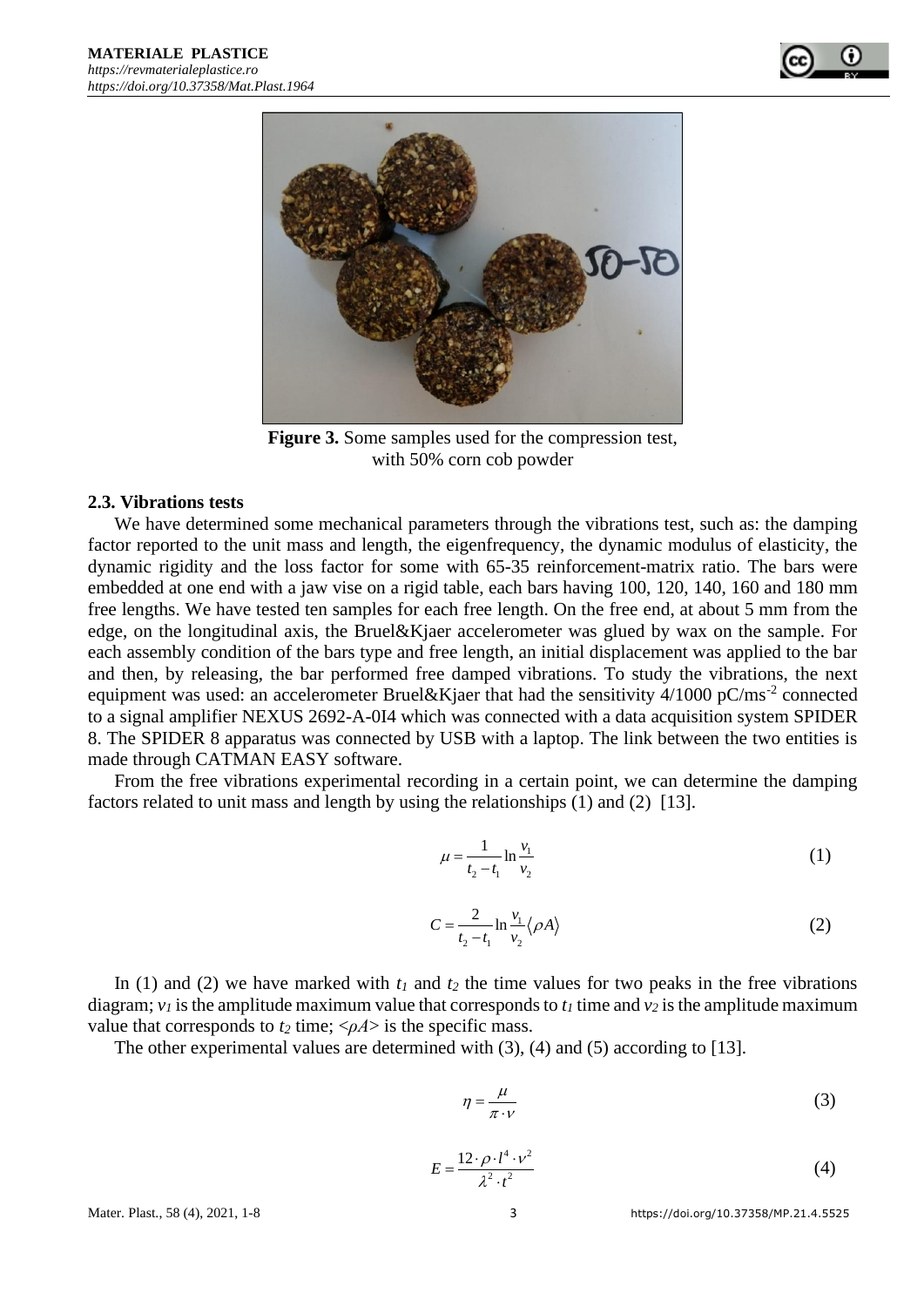

In (3), (4) and (5) are presented the next mechanical parameters: ν the eigenfrequency, l the sample free length,  $\lambda$  a constant from the samples fixing condition (0.5596 for our case, [14]), t is the sample thickness, ζ a constant from the samples fixing condition (0.5596 for our case, [15]).

## **3. Results and discussions**

In the next paragraphs we have denoted as a representative sample, the sample for which the obtained mechanical properties values are the closest to the arithmetic mean value of the determined mechanical characteristic, for the whole set of samples of that type.

#### **3.1. Tensile test**

In the Figure 4 we present the Hooke graphic for a representative sample which is tensile tested. All the experimental results are written in Table 1.

| <b>Table 1.</b> Tensite tests results |                        |                   |                     |  |  |  |
|---------------------------------------|------------------------|-------------------|---------------------|--|--|--|
|                                       | <b>Characteristics</b> |                   |                     |  |  |  |
| Corn $\cosh p$ powder + epoxy resin   | Modulus of elasticity  | Breaking strength | Elongation at break |  |  |  |
|                                       | (MPa)                  | (MPa)             | (% )                |  |  |  |
|                                       |                        |                   |                     |  |  |  |
| Value                                 | $193 + 42$             | $6 + 1$           | $1.6 \pm 0.2$       |  |  |  |
|                                       |                        |                   |                     |  |  |  |

**Table 1**. Tensile tests results

From the Table 1 we can see that our proposed material has low tensile mechanical properties. In [8] there were obtained also low tensile mechanical properties for similar materials, but higher than the ones studied in this research.



**Figure 4.** The Hooke graphic for a representative sample, tensile tested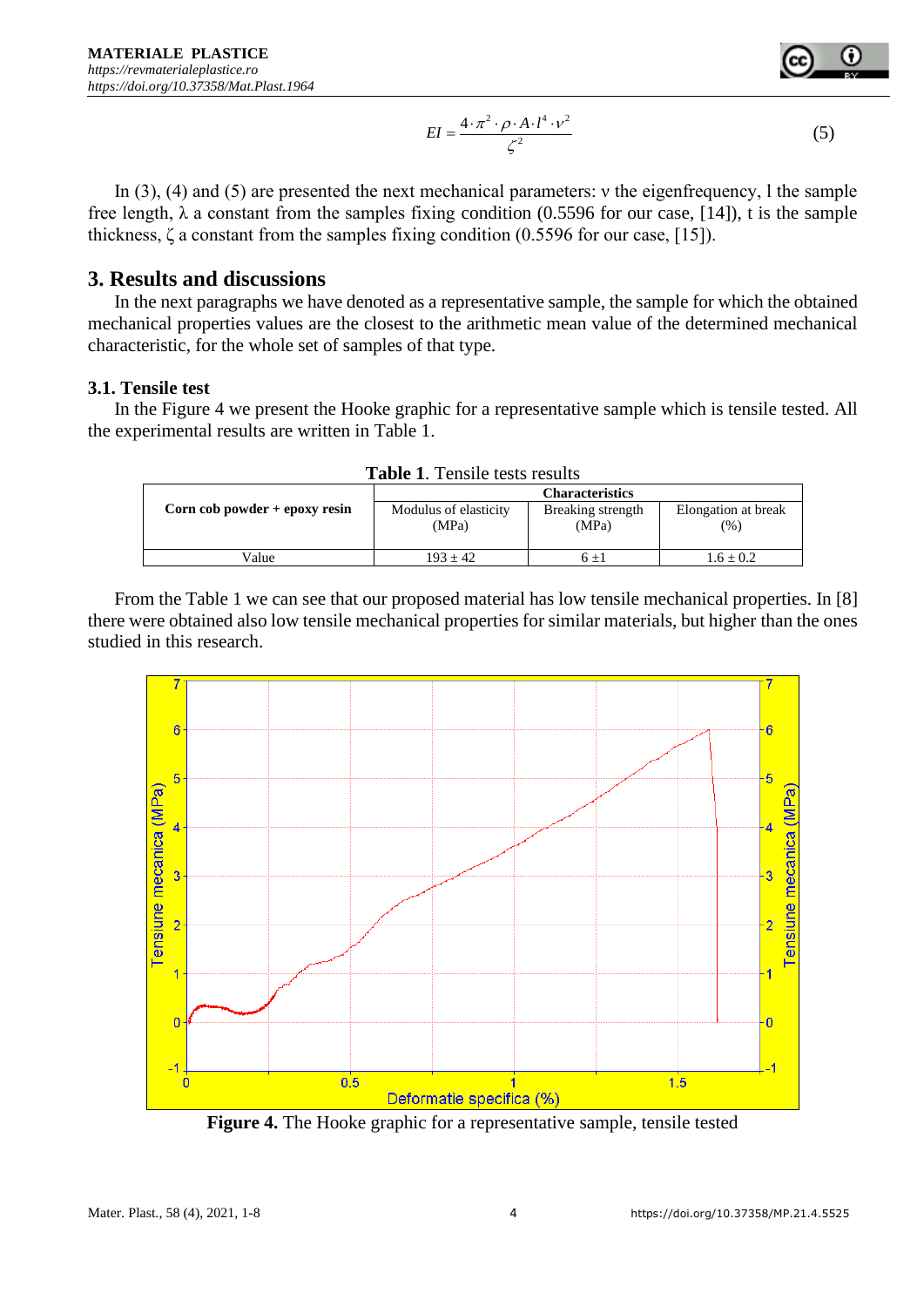

#### **3.2. Compression test**

In the Figure 5 we present the Hooke graphic for a representative sample tested for compression, with the ratio between the reinforcement and matrix being 50-50. The compression test results are written in Table 2.



**Figure 5.** The Hooke graphic for a representative sample with 50-50 ratio between reinforcement and matrix, tested for compression

|                                   | <b>Characteristic</b>   |                    |  |  |
|-----------------------------------|-------------------------|--------------------|--|--|
| Corn $\cosh$ powder + epoxy resin | Breaking strength (MPa) | Maximum force (kN) |  |  |
| 50-50                             | $41 + 3$                | $50.6 + 7.4$       |  |  |
| 65-35                             | $25 \pm 2.5$            | $25 \pm 7.1$       |  |  |
| 75-25                             | $3+0.5$                 | $3.75 \pm 0.24$    |  |  |

**Table 2.** Compression tests results

From the experimental data we can see that our proposed composite has increased mechanical properties at compression compared to the tensile test. We have also obtained increased mechanical properties compared to similar samples (with the same reinforcement but another matrix) like the ones studied in [6].

#### **3.3. Vibrations tests**

In the Figure 6 we present the vibration recording (eigenfrequency and damping factor per unit mass determination) in the 65-35 (ratio between reinforcement and matrix) sample, for 140 mm free length. By inserting the experimental values (for the eigenfrequency and damping factor) in (2), (3), (4) and (5) we have determined the other dynamic mechanical characteristics, like: damping factor related to unit mass and length, loss factor, dynamic modulus of elasticity and dynamic rigidity. All the geometrical parameters and the arithmetic mean values for the dynamic mechanical parameters are written in table 3.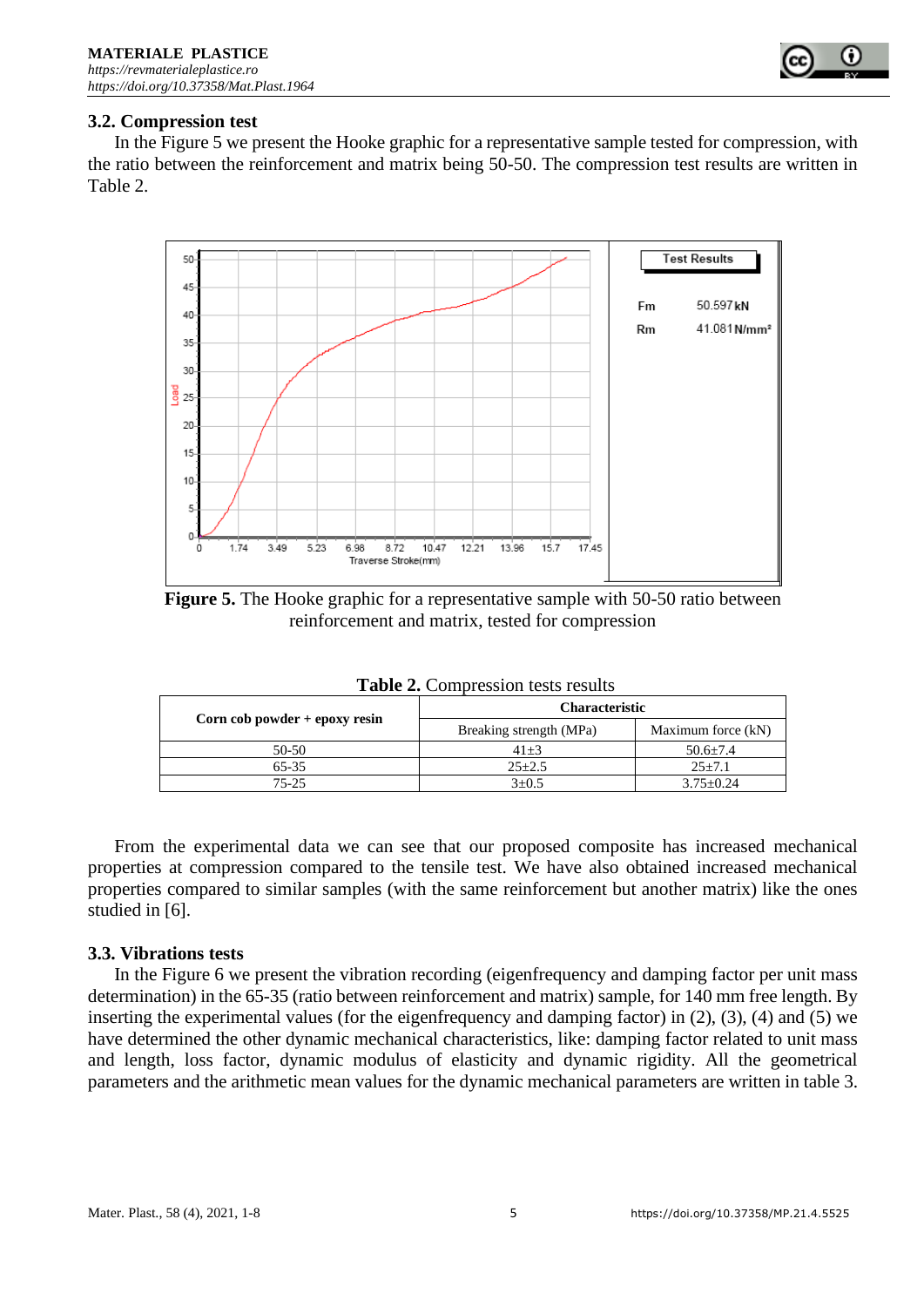|                                  | Characteristic |                                             |                |         |                  |                             |                      |  |
|----------------------------------|----------------|---------------------------------------------|----------------|---------|------------------|-----------------------------|----------------------|--|
| Corn cob powder +<br>epoxy resin | Free<br>length | Damping factor<br>related to unit<br>mass   | Eigenfrequency | Density | Specific<br>mass | Dynamic<br>Young<br>modulus | Dynamic<br>stiffness |  |
|                                  | 100            | 40.21                                       | 141.9          | 375     | 0.075            | 607                         | 0.482                |  |
|                                  | 120            | 25.49                                       | 98.45          | 375     | 0.075            | 606                         | 0.481                |  |
|                                  | 140            | 20.83                                       | 72.72          | 375     | 0.075            | 613                         | 0.487                |  |
|                                  | 160            | 17.37                                       | 55.42          | 375     | 0.075            | 607                         | 0.482                |  |
|                                  | 180            | 14.56                                       | 43.19          | 375     | 0.075            | 590                         | 0.469                |  |
| Arithmetic mean                  |                |                                             |                |         |                  | 604.6                       | 0.4802               |  |
|                                  | Loss<br>factor | Damping factor<br>related to unit<br>length |                |         |                  |                             |                      |  |
|                                  | 0.09           | 6.03                                        |                |         |                  |                             |                      |  |
|                                  | 0.082          | 3.82                                        |                |         |                  |                             |                      |  |
|                                  | 0.091          | 3.12                                        |                |         |                  |                             |                      |  |
|                                  | 0.1            | 2.60                                        |                |         |                  |                             |                      |  |
|                                  | 0.107          | 2.18                                        |                |         |                  |                             |                      |  |

In the Table 3, we have expressed the free length in mm, the damping factor related to unit mass in Ns/m/kg, the eigenfrequency in  $1/s$ , the density in kg/m<sup>3</sup>, the specific mass in kg/m, the dynamic modulus of elasticity in MPa, the dynamic rigidity in  $Nm^2$  and the damping factor related to unit length in Ns/m/m.



**Figure 5.** The vibration recording, eigenfrequency and damping factor related to unit mass determination (for the 140 mm free length of the sample)

# **4. Conclusions**

From the experimental results, we can see that our proposed composite has different behaviour at compression compared to the tensile test, with increased mechanical properties at compression. Compared to similar composites from the previous studies, we have obtained increased mechanical properties at compression, but lower for the tensile test.

From the Table 3 where are presented the damping factor values, we can extract the next conclusions: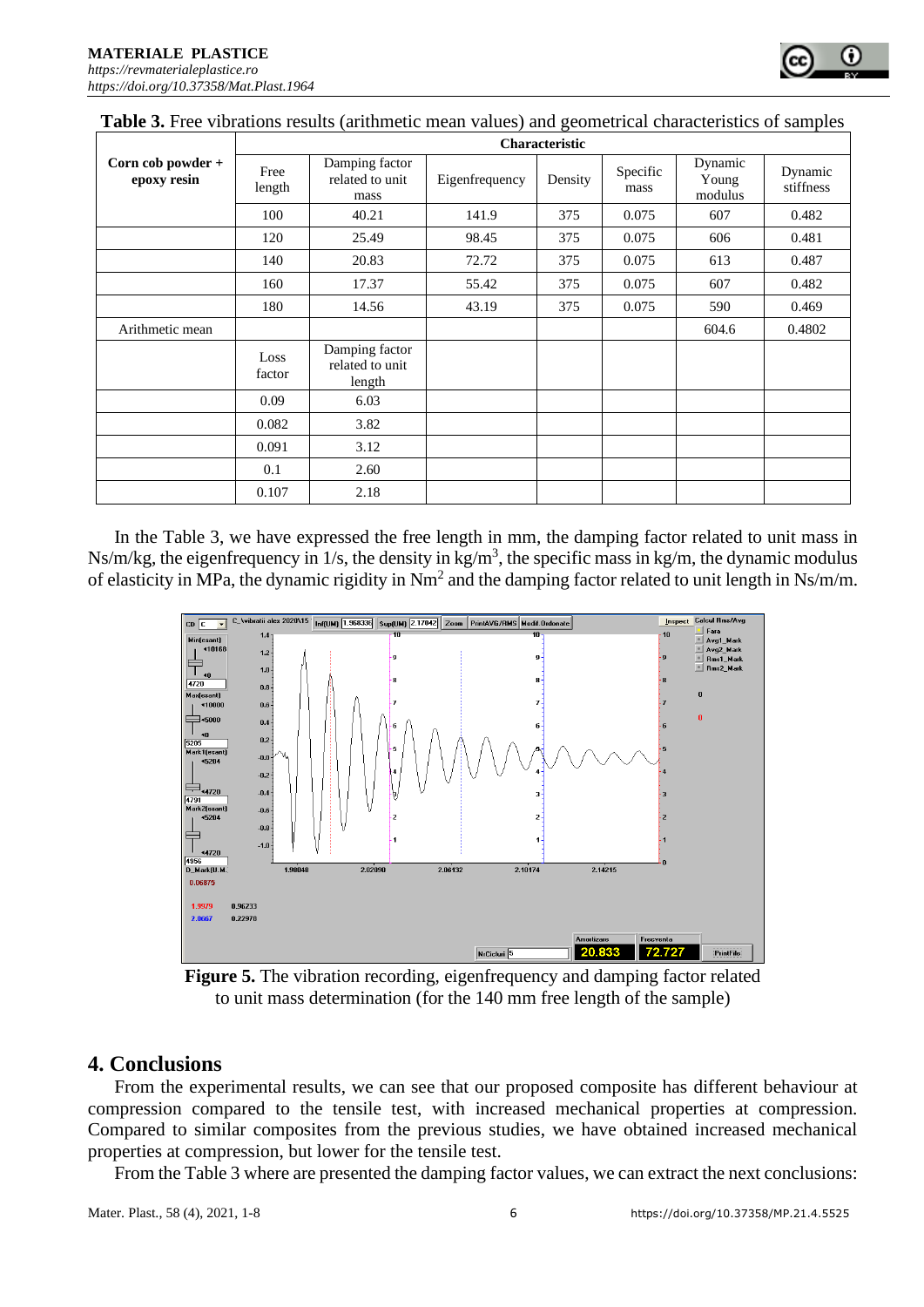these factors must be investigated for each type of bar and material and there could not be obtained a quantitative connection between the factors that affect directly or indirectly the damping phenomenon. The damping is affected by some factors, like: the bars width, thickness or free length, the specific mass, the material amount from a manufactured bar, the elastic and damping characteristics of composing materials. The bars width can affect the damping factor because it establishes the area where the air friction works on the bars.

If we make a comparison between the moduli of elasticity (static and dynamic one), we can see that the dynamic one is 3.13 times higher and the difference between their values is 68%. This result is normal for composite materials because these are an-isotropic and non-homogenous. The result can be explained by the fact that the deformation from the bars free vibrations is very small because the atoms are barely moved from the equilibrium states and a small deformation leads to a high modulus of elasticity. The bars deformation in tensile test is at macro scale, so a high deformation implies a small modulus of elasticity. Also, the first derivative of the applied force with respect to atomic displacement decreases with the separation of the atoms from their mesh network. So, the atoms have an increased displacement in the tensile test which leads to the conclusion that the static modulus of elasticity must be smaller compared to the dynamic one. A similar conclusion was also obtained in the research from [16].

For their obtained mechanical properties, the composites with corn cob powder as reinforcement and epoxy resin as matrix may be used for: making almost-environment-friendly house decorations, table tops, furniture decorations or parts, replacing marble, window sills and so on.

## **References**

1.LUO, Z., LI, P., CAI, D., CHEN, Q., QUIN, P., TAN, T., CAO, H., Comparison of performances of corn fiber plastic composites made from different parts of corn stalk, *Ind. Crops. Prod.*, 95, 2017, 521- 527.

2.PANTHAPULAKKAL, S., SAIN, M., Agro-residue reinforced high-density polyethylene composites: fiber characterization and analysis of composite properties, *Composites: Part A*, 38, 2007, 1445-1454. 3. LUO, H., XIONG, G., MA, C., CHANG, P., YAO, F., ZHU, Y., ZHANG, C., WAN, Y., Mechanical and thermo-mechanical behaviour of sizing-treated corn fiber/polylactide composites, *Polymer Testing*, 39, 2014, 45-52.

4.GARADINAMI, K.R., RAJU, G.U., KODANCHA, K.G., Study on mechanical properties of corn cob particle and E-glass fiber reinforced hybrid polymer composites, *Am. J. Mater. Sci.*, 5(3C), 2015, 86-91. 5.LEBO, S.R.Jr., GARGULAK, J.D., McNALLY, T.J., "Lignin". Kirk-Othmer encyclopedia of chemical technology, John Wiley & Sons, 2001.

6.TRIBOT, A., DELATTRE, C., BADE, E., DUSSAP, C.-G., MICHAUD, P., de BAYNAST, H., Design of Experiments for bio-based composites with lignosulfonates matrix and corn cob fibers, *Ind. Crops Prod.*, 123, 2018, 539-545.

7. AHMAD, M.R., CHEN, B., ODERJI, S.Y., MOHSAN, M., Development of a new bio-composite for building insulation and structural purpose using corn stalk and magnesium phosphate cement, *Energy and buildings*, 173, 2018, 719-733.

8.IBRAHIM, M.I.J., SAPUAN, S.M., ZAINUDIN, E.S., ZUHRI, M.Y.M, Potential of using multiscale corn husk fiber as reinforcing filler in cornstarch-based biocomposites, *International Journal of Biological Macromolecules*, 139, 2019, 596-604.

9.GUIMARÃES, J.L., WYPYCH, F., SAUL, C.K., RAMOS, L.P., SATYANARAYANA, K.G., Studies of the processing and characterization of corn starch and its composites with banana and sugarcane fibers from Brazil, *Carbohydrate Polymers*, 80, 2010, 130-138.

10.\*\*\*Resoltech 1050, Hardeners 1053S to 1059S. Structural lamination epoxy system. Available online: https://www.resoltech.com/en/markets/1050-detail.html (accesed on 19th of June 2021)

11.\*\*\*ASTM D3039, Standard Test Method for Tensile Properties of Polymer Matrix Composite Materials. Available online: https://www.astm.org/Standards/D3039 (accesed on 22th of June 2021)